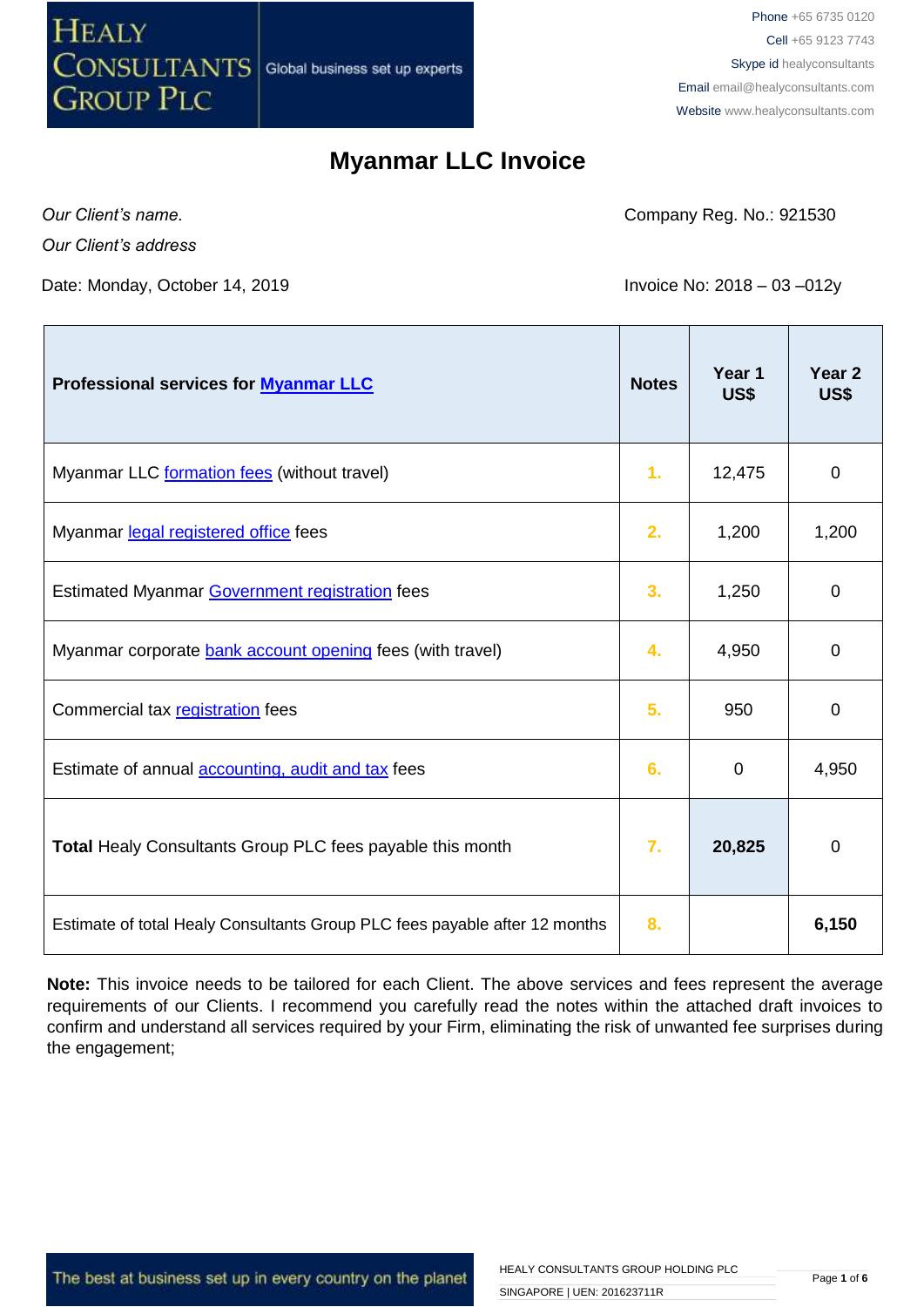## **Myanmar LLC Invoice**

#### *Notes to invoice above*

**1.** Healy Consultants Group PLC fees to efficiently and effectively complete Myanmar company registration within [twelve weeks](http://www.healyconsultants.com/myanmar-company-registration/incorporation-steps/) by **i)** choosing the optimum M&AA for our Client's business activities; **ii)** reserving a company name with the [Directorate of Investment and Company Administration](http://dica.gov.mm.x-aas.net/) (DICA); **iii)** settling our accountant and lawyer fees; and **iv)** preparing a high quality company registration application for [Myanmar](http://www.moi.gov.mm/?q=announcement/28/01/2014/id-1946)  [Investment Commission](http://www.moi.gov.mm/?q=announcement/28/01/2014/id-1946) (MIC);

All [engagement fees](http://www.healyconsultants.com/company-registration-fees/) (click link) are agreed and paid up front and agree to the fees published on our country web pages. Consequently, there are no hidden fees, surprises or ambushes throughout the engagement. All engagement deadlines are agreed up front in the form of a [detailed project plan,](http://www.healyconsultants.com/index-important-links/example-project-plan/) mapping out [deliverables](http://www.healyconsultants.com/deliverables-to-our-clients/) by week throughout the engagement term

Every week during the engagement, Healy Consultants Group PLC will email our Client a detailed status [update.](http://www.healyconsultants.com/index-important-links/weekly-engagement-status-email/) Our Client is immediately informed of engagement problems together with solutions. Your dedicated engagement manager is reachable by phone, Skype, live chat and email and will communicate in your preferred language;

- **2.** In accordance with [Section 6 of the Burma](http://www.thaiembassy.org/yangon/contents/files/business-20131115-152451-224205.pdf) Companies Act, a Myanmar LLC shall as from the date of its registration have a legal registered office in Myanmar, to which all official government communications and notices may be addressed. To comply with this statutory requirement, Healy Consultants Group PLC's Myanmar office will be the registered office address for your company. Thereafter, this address will be used to receive government correspondence including **i)** tax letters; **ii)** notice of the legal annual return; and **iii)**  all government communications. Most of our Clients wish to place [Healy Consultants Group PLC'](http://www.healyconsultants.com/corporate-outsourcing-services/company-secretary-and-legal-registered-office/) office [address](http://www.healyconsultants.com/corporate-outsourcing-services/company-secretary-and-legal-registered-office/) on invoices, contracts, websites and business cards;
- **3.** This fee is an estimate of government costs payable during your Firm's engagement. All government fee payments will be supported with original receipts and invoices. Examples of government costs include **i)** company registration at the [Directorate of Investment and Company Administration;](http://dica.x-aas.net/dica/) **ii)** temporary commercial license fee; **iii)** stamp duties; and **iv)** company stamps. Following engagement completion, Healy Consultants Group PLC will refund our Client any excess of funds received over actual Government costs paid. The commercial license must be renewed every 5 years;
- **4.** Healy Consultants Group PLC will be pleased to open a Myanmar [corporate bank account.](http://www.healyconsultants.com/myanmar-company-registration/formation-support-services/#banking) It is a time consuming task, and Healy Consultants Group PLC will shelter our Client from the associated administrative challenges. Unfortunately, all Myanmar banks will request a one-hour bank interview with our Client. Consequently, travel to Myanmar is compulsory. During the meeting, the corporate bank account number will be supplied to our Client. As you can appreciate, it is a difficult task to obtain bank account approval through a newly formed company, when shareholders and directors and bank signatories reside overseas. Healy Consultants Group PLC will prepare a business plan for the bank to optimize the probability of corporate bank account approval.

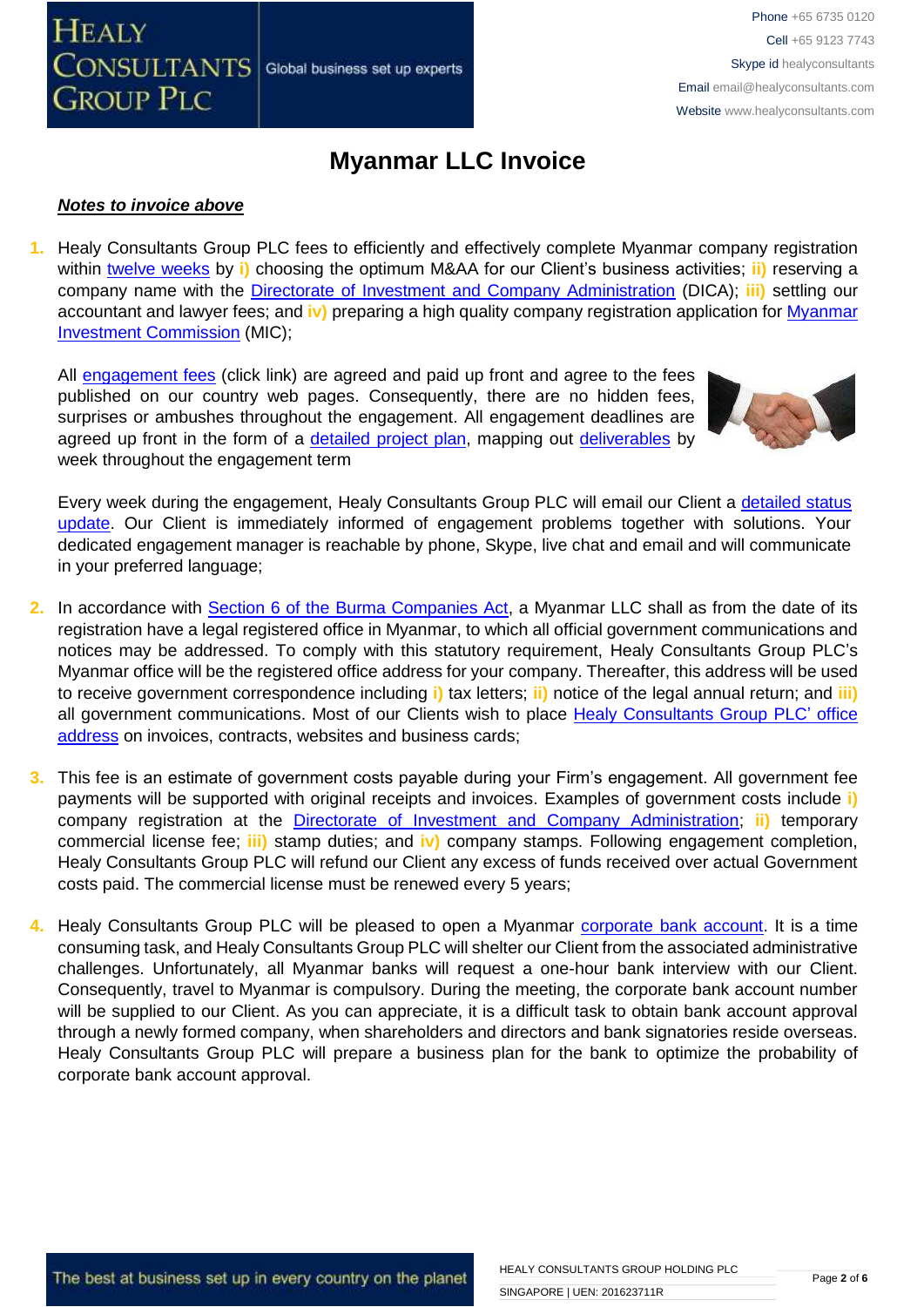In accordance with the [Myanmar Companies Act,](http://www.thaiembassy.org/yangon/contents/files/business-20131115-152451-224205.pdf) a Myanmar entity must maintain at all times a corporate

Global business set up experts

bank account in Myanmar. If our Client is not comfortable with only a Myanmar corporate bank account, Healy Consultants Group PLC will be pleased to open [an international corporate bank account](http://www.healyconsultants.com/international-banking/) (click link) outside of Myanmar. Examples include New York, Germany, Liechtenstein, Austria, Bulgaria, South Africa, Australia, London, South America or Dubai. All banks will be top tier banks in these countries with excellent internet banking services. Example of our global banking partners include HSBC, Standard Chartered Bank, Citibank, Barclays, Standard bank, ANZ bank, VTB bank, UBS, Credit Suisse;

**Myanmar LLC Invoice**

The banks enjoy ultimate power of approval of corporate bank account applications. Consequently, guaranteed success is outside of Healy Consultants Group PLC's control. What is inside our control is the preparation and submission of a high-quality bank application that maximizes the likelihood of approval. To date, we enjoy a high approval record because of [our global banking relationships](http://www.healyconsultants.com/international-banking/corporate-accounts/) and determination;



**HEALY** 

**CONSULTANTS** 

**GROUP PLC** 



Phone +65 6735 0120 Cell +65 9123 7743 Skype id healyconsultants

Email [email@healyconsultants.com](mailto:EMAIL@HEALYCONSULTANTS.COM) Website [www.healyconsultants.com](http://www.healyconsultants.com/)

Global banks continue to tighten corporate bank account opening procedures, their internal compliance departments completing more thorough due diligence of Clients. Consequently, our Clients should expect the bank account approval period to take up to 4 weeks. Furthermore, global banks now require evidence of proof of business in the country where the corporate bank account will be, including sales contracts or lease agreement;

- **5.** In accordance with [Myanmar companies act,](http://www.thaiembassy.org/yangon/contents/files/business-20131115-152451-224205.pdf) each entity must register for register for commercial tax with the [Internal Revenue Department](http://www.irdmyanmar.gov.mm/default.aspx) if they are engaged in the following activities: **i)** domestic manufacturing and distribution; **ii)** importing; **iii)** trading; **iv)** providing services;
- **6.** For an active trading company, these **accounting, audit and tax** fees are an estimate of Healy Consultants Group PLC fees to efficiently and effectively discharge your annual company accounting, audit and tax obligations. Following receipt of a set of draft accounting numbers from your company, Healy Consultants Group PLC will more accurately advise accounting, audit and tax fees. For a dormant company, Healy Consultants Group PLC fees are only US\$950;
- **7.** All fees quoted in this invoice correspond to fees quoted [on Healy Consultants Group PLC's](http://www.healyconsultants.com/company-registration-fees/) website. Please review this invoice carefully to identify errors. During the rush of the business day, it is possible that Healy Consultants Group PLC inadvertently made fee calculation errors, typing errors or omitted services or omitted historic fee payments from Clients. In the unfortunate event you identify invoice errors, please revert to me directly re the same. I apologize in advance if I or my staff made invoice errors;
- **8.** Assuming our Clients re-engage Healy Consultants Group PLC in year 2, this fee is an estimate of the fees payable next year, 12 months after the date of company registration;
- **9.** Engage Healy Consultants Group PLC to **project manage** business set up in every country on the planet. We are the best in the [world](http://www.healyconsultants.com/best-in-the-world/) at what we do, timely completing the  $A$  to  $Z$  of every country engagement;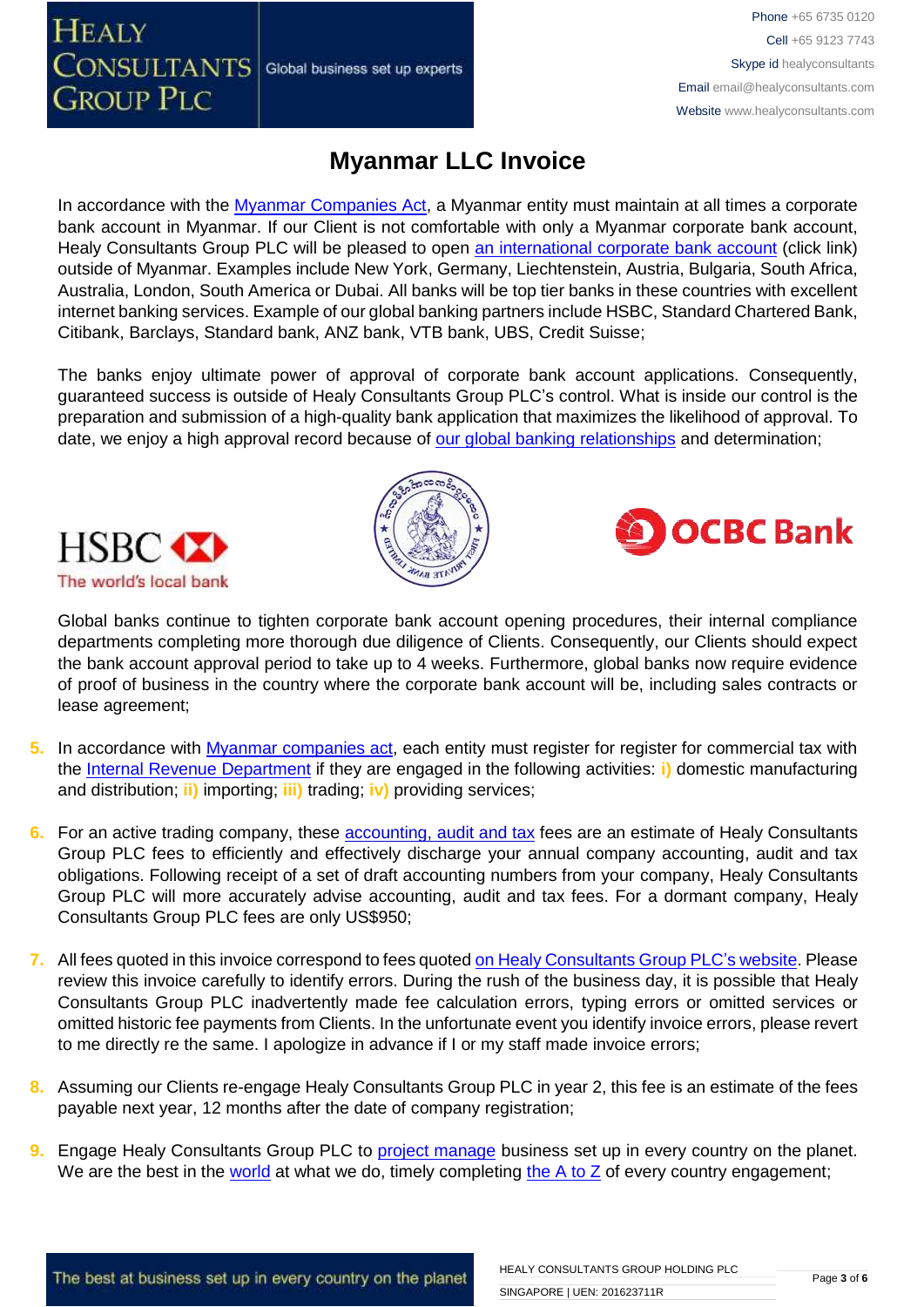# **Myanmar LLC Invoice**

- **10.** The fees quoted in this invoice are a prediction of the fees required to efficiently and effectively complete this engagement in a timely manner. If during the engagement Healy Consultants Group PLC realizes that the project is more complex than anticipated, requiring a large additional investment of time, my Firm will revert to request additional fees;
- **11.** Depending on our Client's business and nationality, the Myanmar Government may require a special regulatory license to carry on your business in the country. Healy Consultants Group PLC will assist our Client secure license approval; there may be additional engagement fees. However, the Government enjoys ultimate power of approval of company registrations and business licenses;
- **12.** In accordance to Myanmar [Foreign Investment Rules,](http://www.myanmarlegalservices.com/wp-content/uploads/2013/02/KCK-version-of-Official-FIL-Rules-doc-with-Schedules-07feb13.pdf) the Myanmar Government may require one resident shareholder with specifice shareholdings to carry on business in restricted industries in the country. If required, Healy Consultants Group PLC will be pleased to provide your firm with a professional [passive](http://www.healyconsultants.com/resident-director-services/)  [nominee shareholder](http://www.healyconsultants.com/resident-director-services/) in Myanmar. Our fee amounts to US\$11,600 per annum;
- **13.** Some of our Clients request Healy Consultants Group PLC to provide temporary shared [office space](http://www.healyconsultants.com/virtual-office/) for 6 months until their preferred business premises is found. If your Firm requires this service, our one-time fee is US\$950. Monthly rental thereafter is paid directly to the landlord, independently of Healy Consultants Group PLC;
- **14.** In accordance with the [Myanmar Companies Act,](http://www.thaiembassy.org/yangon/contents/files/business-20131115-152451-224205.pdf) 50% of the minimum share capital of US\$50,000 for a services company and US\$150,000 for all other companies must be deposited to the company's local Myanmar bank account after receiving the temporary commercial license. The remaining 50% must be deposited approximately one month after Healy Consultants Group PLC starts the company incorporation process, and before the Government approves company incorporation. Because, there is no internet banking available for all Myanmar banks, Healy Consultants Group PLC recommends investors inject the capital through Singapore intermediary banks, including OCBC or UOB;

To optimize engagement efficiency and minimize delays, Healy Consultants Group PLC Singapore is happy to deposit the paid up share capital on behalf of our Clients. The preferred Myanmar banks have correspondents in Singapore, therefore our Singapore office staff can coordinate the account opening process easily on behalf of our Clients. The chosen Myanmar bank will supply Healy Consultants Group PLC with an original certificate of deposit, which we will email immediately to our Client.

Furthermore, the parent company must provide the Myanmar Government with a corporate bank statement showing a balance of at least US\$80,000 prior to company registration;

**15.** If our Client and Healy Consultants Group PLC properly plan this engagement, our Clients' will *not* have to travel for a Myanmar registration process. Healy Consultants Group PLC will efficiently and effectively and aggressively complete company registration in a timely manner without our Client presence. Instead, our Client will need to **i)** sign and get documents legalized in the embassy in their country of origin and **ii)** courier the originals to Healy Consultants Group PLC office;



**16.** It is important our Clients are aware of their personal and corporate tax obligations in their country of residence and domicile; and they will fulfil those obligations annually. Let us know if you need Healy Consultants Group PLC help to clarify your local and international annual tax reporting obligations;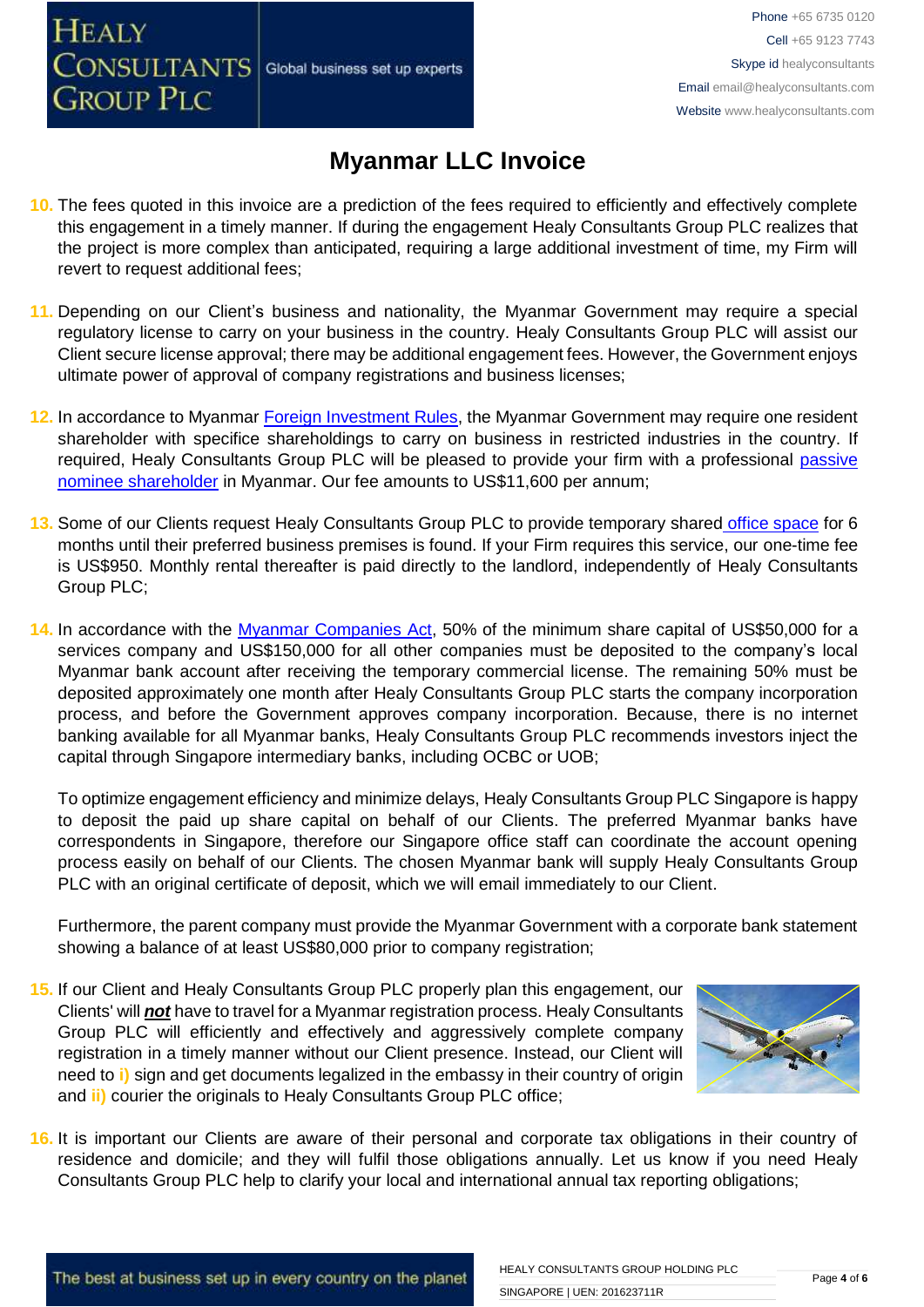Global business set up experts

**CONSULTANTS GROUP PLC** 

**HEALY** 

Phone +65 6735 0120 Cell +65 9123 7743 Skype id healyconsultants Email [email@healyconsultants.com](mailto:EMAIL@HEALYCONSULTANTS.COM) Website [www.healyconsultants.com](http://www.healyconsultants.com/)

### **Myanmar LLC Invoice**

- 17. If required, Healy Consultants Group PLC will be pleased to assist your firm to secure employee [visa](http://www.healyconsultants.com/myanmar-company-registration/formation-support-services/) approvals. Our fee is US\$4,950 for the first employee, US\$3,950 for the second employee, US\$2,950 per employee thereafter. Our employee visa fees includes preparation of a quality visa application and submitting to the correct Government immigration officers. The Government enjoys ultimate power of approval of visa applications. Consequently, guaranteed success is outside of Healy Consultants Group PLC' control. What is inside our control is the preparation and submission of a high quality immigration visa application that maximizes the likelihood of visa approval;
- 18. If our Client requires non-resident nominee shareholder and director services [\(click link\),](http://www.healyconsultants.com/corporate-outsourcing-services/nominee-shareholders-directors/) Healy Consultants Group PLC will be pleased to assist. Our fee for professional, passive nominee non-resident corporate shareholder amounts to US\$2,100 per annum. Our fee to be both non-resident nominee director and shareholder amounts to US\$6,600 per annum. Being the sole shareholders and sole director of a Client's company exposes Healy Consultants Group PLC to reputation, litigation and financial risk;
- **19.** Monthly, quarterly and mid-year Government tax obligations include monthly and quarterly payroll reporting, VAT and corporation tax return filing. If you need our help, Healy Consultants Group PLC can complete monthly Government reporting for a monthly fee of US\$860. Healy Consultants Group PLC monthly support will include **i)** receive in Dropbox the monthly invoices from our client; **ii)** label monthly bank statement transactions; **iii)** preparation and submission of VAT returns; and **iv)** submission of monthly employee payroll reporting;
- **20.** During the engagement, shareholders and directors' documents may need to be translated into the local language; before the Government and Bank approves company registration and corporate bank account opening respectively. Consequently, our Client should budget for possible additional translation and embassy attestation fees. Either our Client or Healy Consultants Group PLC can complete this administrative task;

As always, Healy Consultants Group PLC will negotiate with all third parties to eliminate or reduce additional engagement costs. For transparency purposes, all third-party fee payments will be supported by original receipts and invoices. Examples of possible third-party payments include **i)** embassy fees; **ii)** notary public costs; **iii)** official translator fees;

- **21.** Some of our Clients require an [immediate Myanmar](http://www.healyconsultants.com/turnkey-solutions/) solution. With this strategy, within a day Healy Consultants Group PLC can supply our Client **i)** an existing dormant Myanmar company number; **ii)** an already approved Myanmar corporate bank account number; and **iii)** a Myanmar business address. Turnkey solutions are attractive to those entrepreneurs who wish to immediately close a country deal, sign a contract or invoice a customer;
- **22.** As stipulated on our [business website](http://www.healyconsultants.com/) and in section 3 of our engagement letter, Healy Consultants Group PLC will only commence the engagement following **i)** settlement of our fees; and **ii)** completion and signing of our legal engagement letter;
- **23.** Healy Consultants Group PLC will only register your company after 75% of [due diligence documentation](http://www.healyconsultants.com/due-diligence/) is received by email. Healy Consultants Group PLC will only open a corporate bank account after 100% of the Client's original due diligence documentation is received by courier;